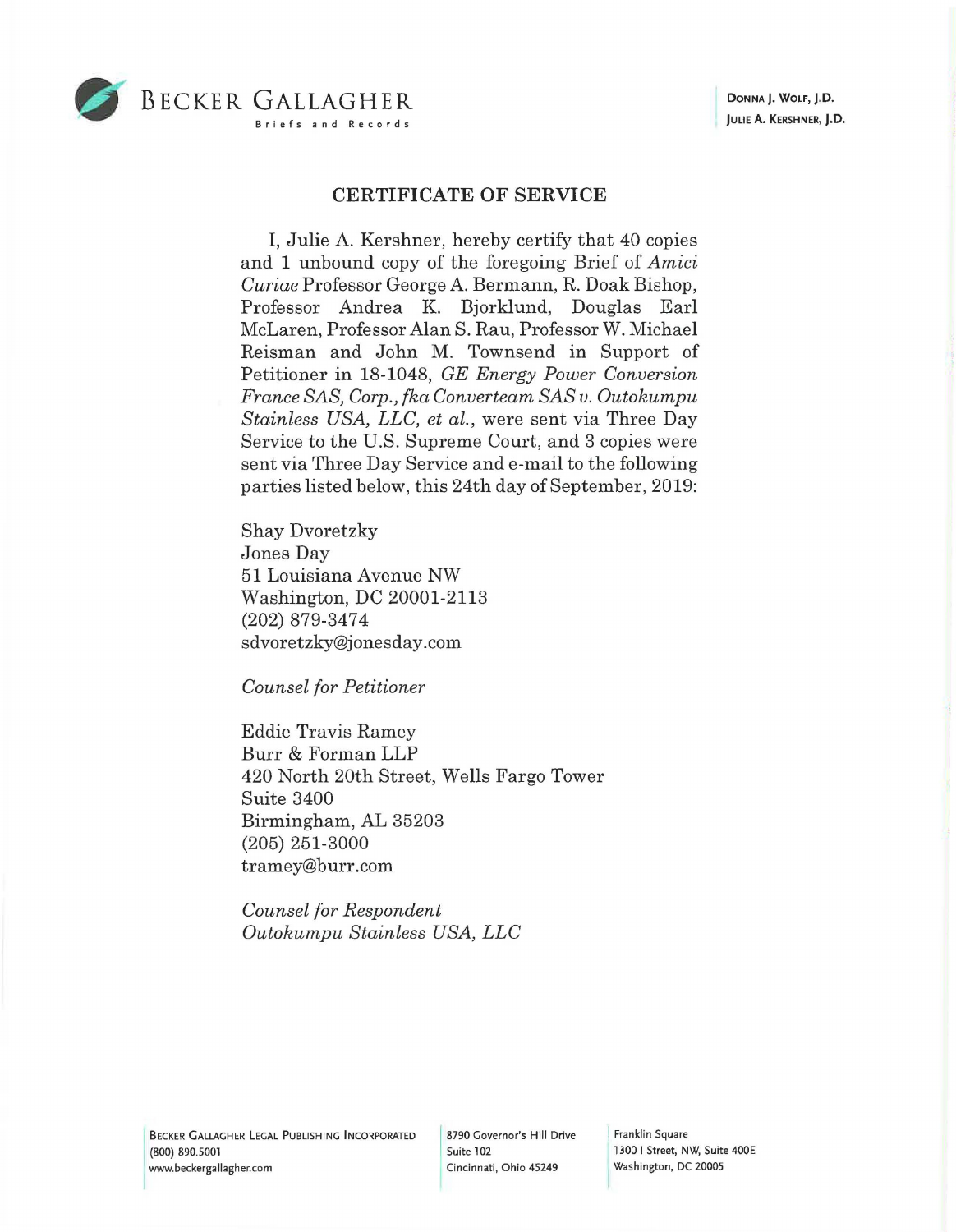Don Ray Sampen Clausen Miller, P.C. 10 S. LaSalle St., 16th FL Chicago, IL 60603 (312) 606-7803 dsampen@clausen.com

*Counsel for Respondents Sompo Japan Insurance Company of America, et al.* 

DOUGLASS CASSEL *Counsel of Record*  KING & SPALDING LLP 1185 Avenue of the Americas 35th Floor New York, NY 10036 (212) 556-2100 dcassel@kslaw.com

DAVID WEISS KING & SPALDING LLP 1100 Louisiana Street Suite 4000 Houston, TX 77002 (713) 751-3200 dweiss@kslaw.com

*Counsel for Amici Curiae*